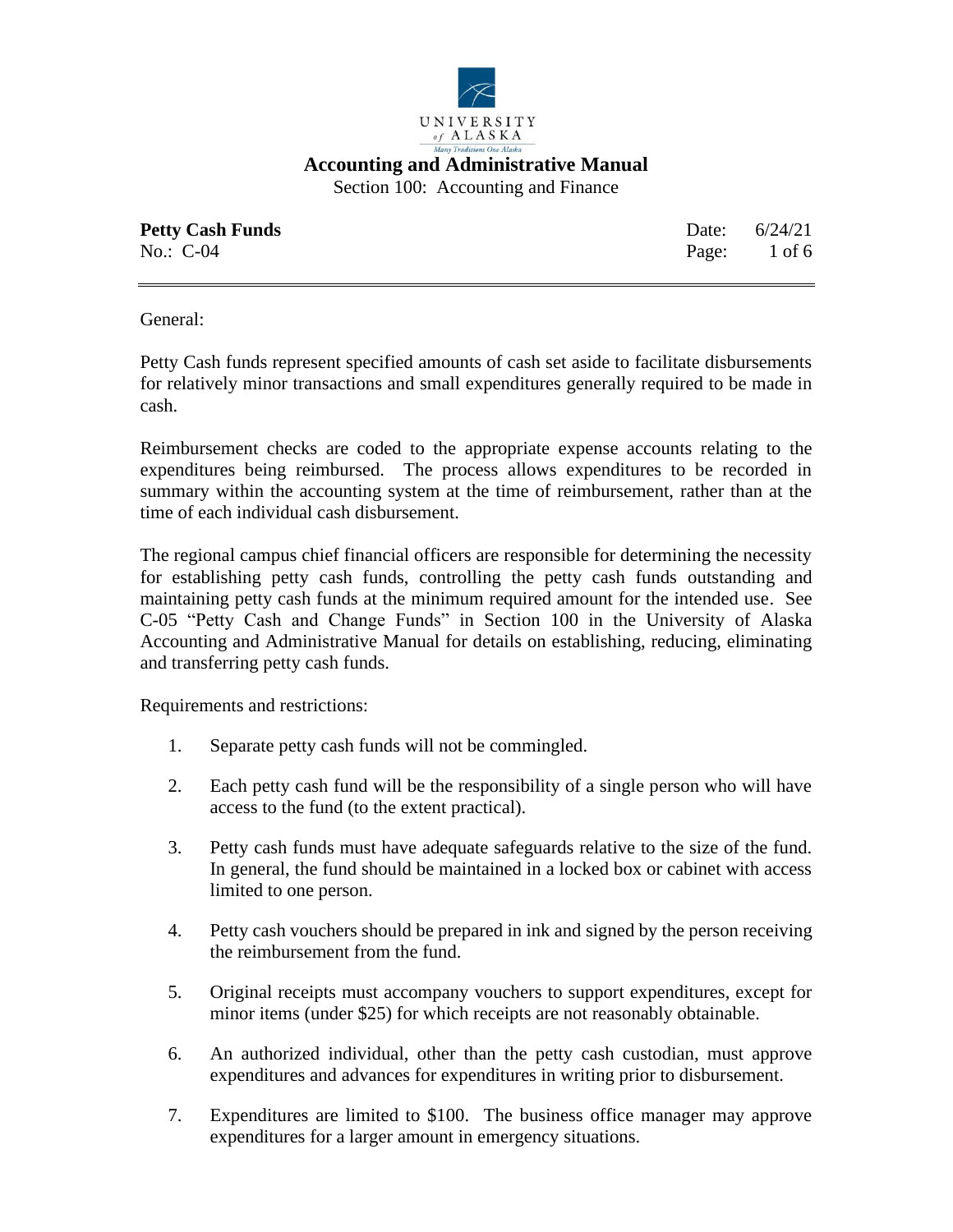

Section 100: Accounting and Finance

| <b>Petty Cash Funds</b> | Date: $6/24/21$ |
|-------------------------|-----------------|
| No.: $C-04$             | Page: 2 of 6    |

- 8. Petty cash expenditures may not be for:
	- a. Personal Services (1xxx account codes)
	- b. Travel advances or expenses**,** except for incidental parking and mileage reimbursements
	- c. Contractual Services for Professional Fees or Representational Allowance type services (account codes  $3005$  through  $3013 \& 3018 \& 3038$ )
	- d. Food / Décor for Special Events or Self-catering for Sponsored Projects (account codes 4008 & 4018 & 4038)
	- e. Capital expenditures (equipment, 5xxx account codes)
	- f. Student Aid type expenditures (6xxx account codes)
	- g. Entertainment type expenditures (account code 8115)
	- h. Check cashing or loans (I.O.U.'s)
- 9. Petty cash replenishment requests must be accompanied by detail vouchers, receipts, a summary of appropriate expense accounts to be charged for the expenditures and a count of cash-on-hand reconciled to the total petty cash fund.
- 10. Petty cash vouchers and receipts must be marked or stamped by the reimbursing business office to preclude their reuse.
- 11. Petty cash replenishments must be made by check made payable to "Petty Cash (department name)". Use of secure transport is optional when offered.

Direct deposit into a personal bank account is not allowed for establishing or replenishing change or petty cash funds.

- 12. Petty cash funds must be counted periodically, at least semi-annually, on an unannounced basis by the custodian's supervisor.
- 13. The check to create or increase a fund will be recorded to account code 0192, with the fund number of the appropriate campus.
- 14. Funds must be reimbursed at fiscal year-end and as the need arises, based on the fund activity (generally monthly).

An annual review is to be conducted by the regional campus chief financial officer or designee to determine the optimal size and number of petty cash funds in use.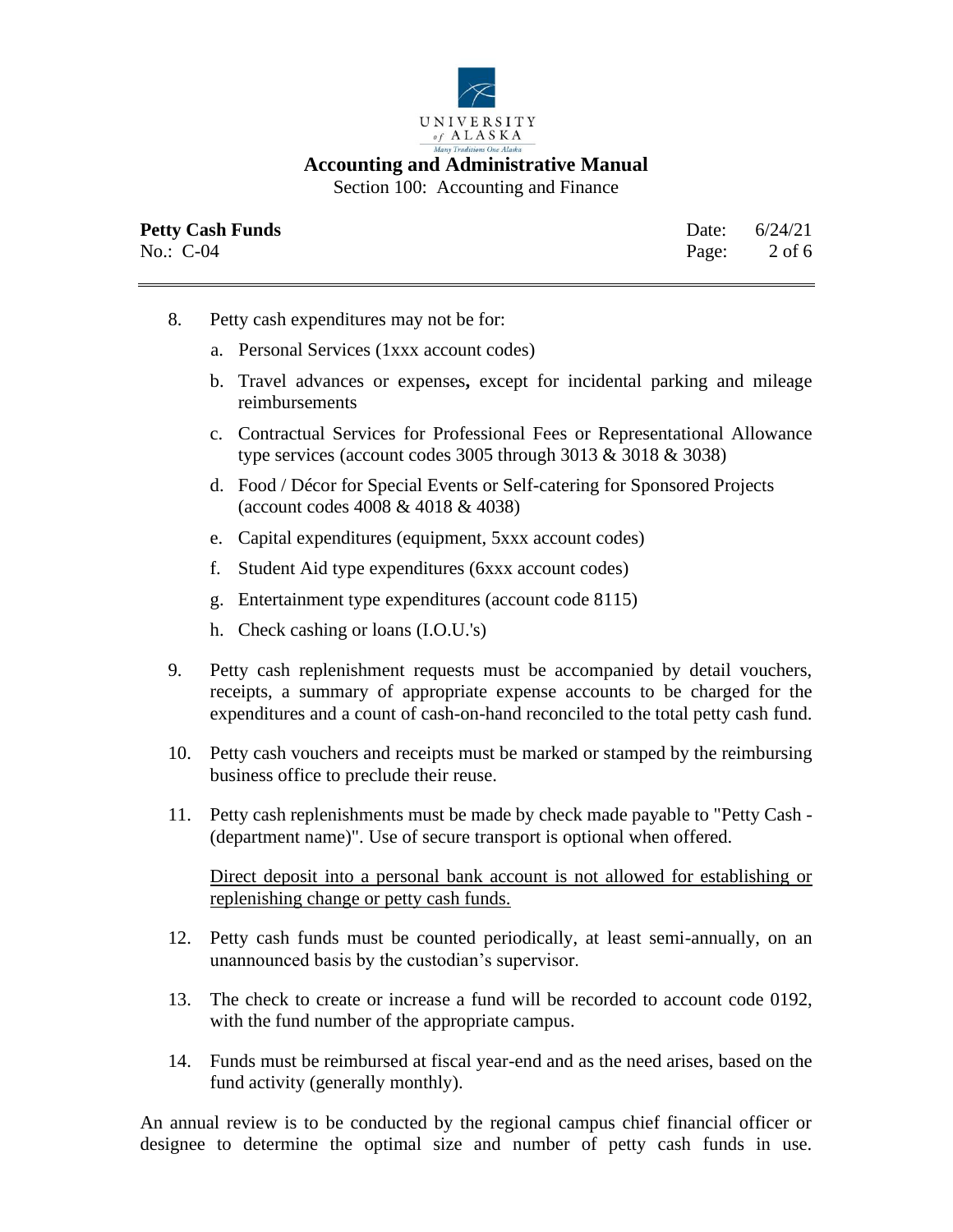

Section 100: Accounting and Finance

| <b>Petty Cash Funds</b> | Date: $6/24/21$ |
|-------------------------|-----------------|
| No.: $C-04$             | Page: 3 of 6    |

Consideration should be given to closing inactive funds and changing the petty cash fund amounts to provide for monthly reimbursements

The custodian will prepare an annual report indicating size of the fund, volume of activity and general use. The report is to include temporary funds or temporary increases to existing funds. Summary reports are to be submitted to Statewide Fund Accounting no later than the date specified in the University of Alaska Year End Closing Instructions, which will be no later than July 31 of each year.

Expenditures:

Advances for purposes of making authorized expenditures are the responsibility of the department head or designee approving the advance. Separate petty cash vouchers for advances are to be prepared, approved and redeemed upon submission of a voucher for the actual expenditure and return of unused funds.

Relevant Department or Individual

- 1. Makes appropriate expenditure.
- 2. Prepares petty cash voucher indicating specific purpose, accounts to be charged, and amount.
- 3. Attaches receipt(s) to petty cash voucher.
- 4. Secures department head or designated approval.

Department Head or Designee

- 5. Reviews expenditures for reasonableness of need, conformity with university requirements and supporting documentation.
- 6. Signs petty cash voucher to document approval.

Petty Cash Recipient

7. Delivers signed voucher and receipt(s) to Petty Cash Custodian.

Petty Cash Custodian

- 8. Reviews petty cash voucher for required approvals, account coding and supporting documentation.
- 9. Disburses cash to requesting individual.

Petty Cash Recipient

10. Signs petty cash slip indicating receipt of funds.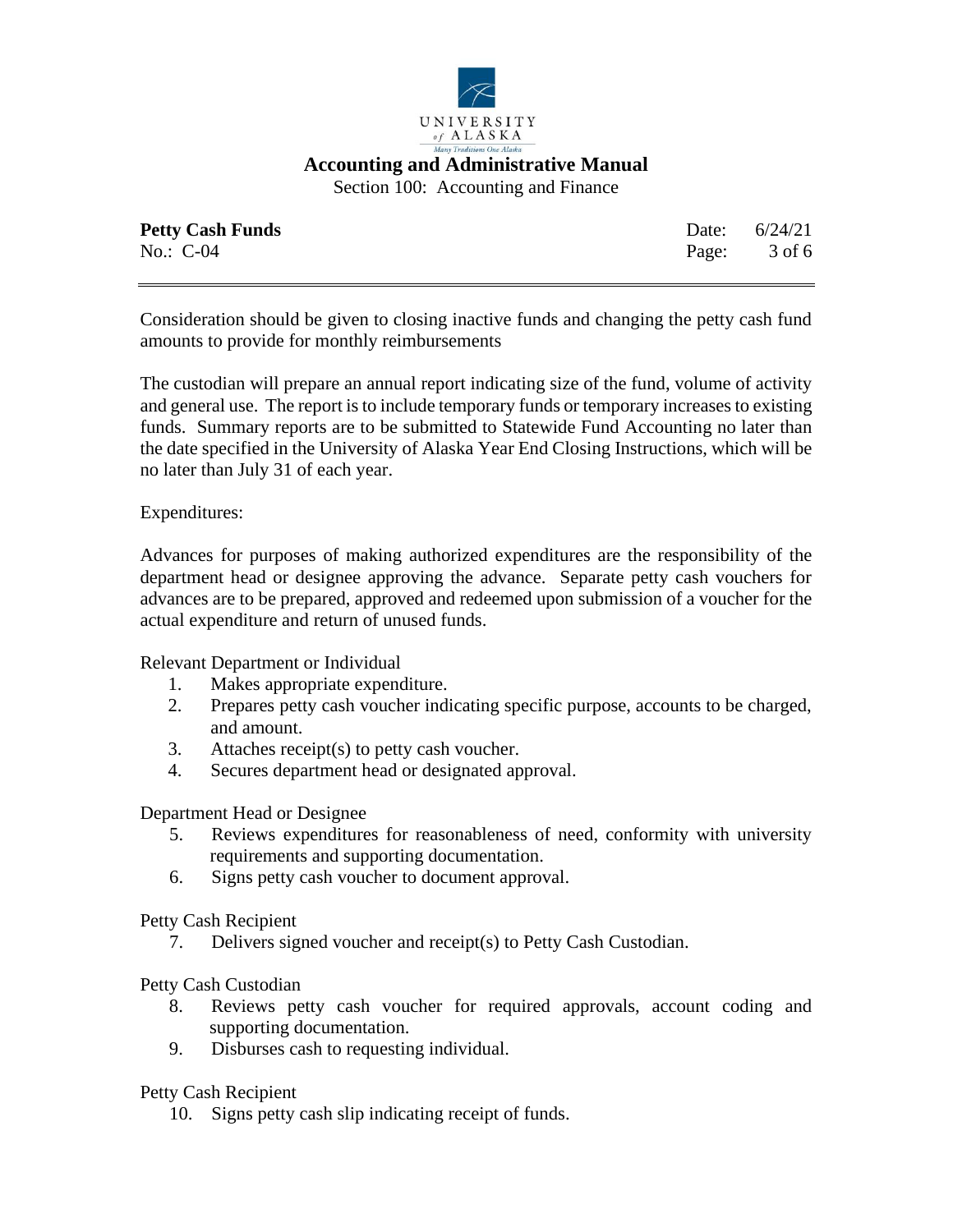

Section 100: Accounting and Finance

| <b>Petty Cash Funds</b> | Date: $6/24/21$ |
|-------------------------|-----------------|
| No.: $C-04$             | Page: 4 of 6    |

## Petty Cash Custodian

11. Retains petty cash voucher and supporting documents.

#### Replenishment:

Petty cash funds are replenished at fiscal year end and as need arises based on the activity of the fund.

Petty Cash Custodian

- 1. Counts cash on hand.
- 2. Prepares adding machine tape of petty cash vouchers on hand.
- 3. Reconciles petty cash fund to actual outstanding authorized balance:

| Sxx.xx   |
|----------|
| XX.XX    |
| XX.XX    |
| (XX,XX)  |
| $x_{xx}$ |
|          |

4. If cash is over or short, prepares petty cash voucher indicating the cash shortage or overage and secures supervisor's review and signature.

Debit: XXXXX-3966-XXXXXX Cash Short

- Or Credit: XXXXX-3966-XXXXXX Cash Over
- 5. Group petty cash vouchers by org-fund-account code charged.
- 6. Summarizes charges by org-fund-account code.
- 7. Prepares check requisition, charging org-fund-account codes as summarized.
- 8. Attaches petty cash vouchers and receipts, reconciliation from step 3, and summarizing documents to the completed check requisition.
- 9. Secures requisition approval from custodian's department head.
- 10. Enters information into FGAENCB the Encumbrance/Reservations Maintenance Form. Write system generated encumbrance number on requisition.
- 11. Delivers approved requisition, which includes items listed in step 8, to the appropriate payables clerk.

## Appropriate Payables Clerk

- 12. Reviews detail vouchers and tapes for completeness.
- 13. Marks or stamps vouchers and receipts "Paid" to prevent reuse.
- 14. Enters into Accounts Payable System payable to "Petty Cash (department name)" through FAAINVE Invoice Form.
- 15. Files requisition and supporting documents.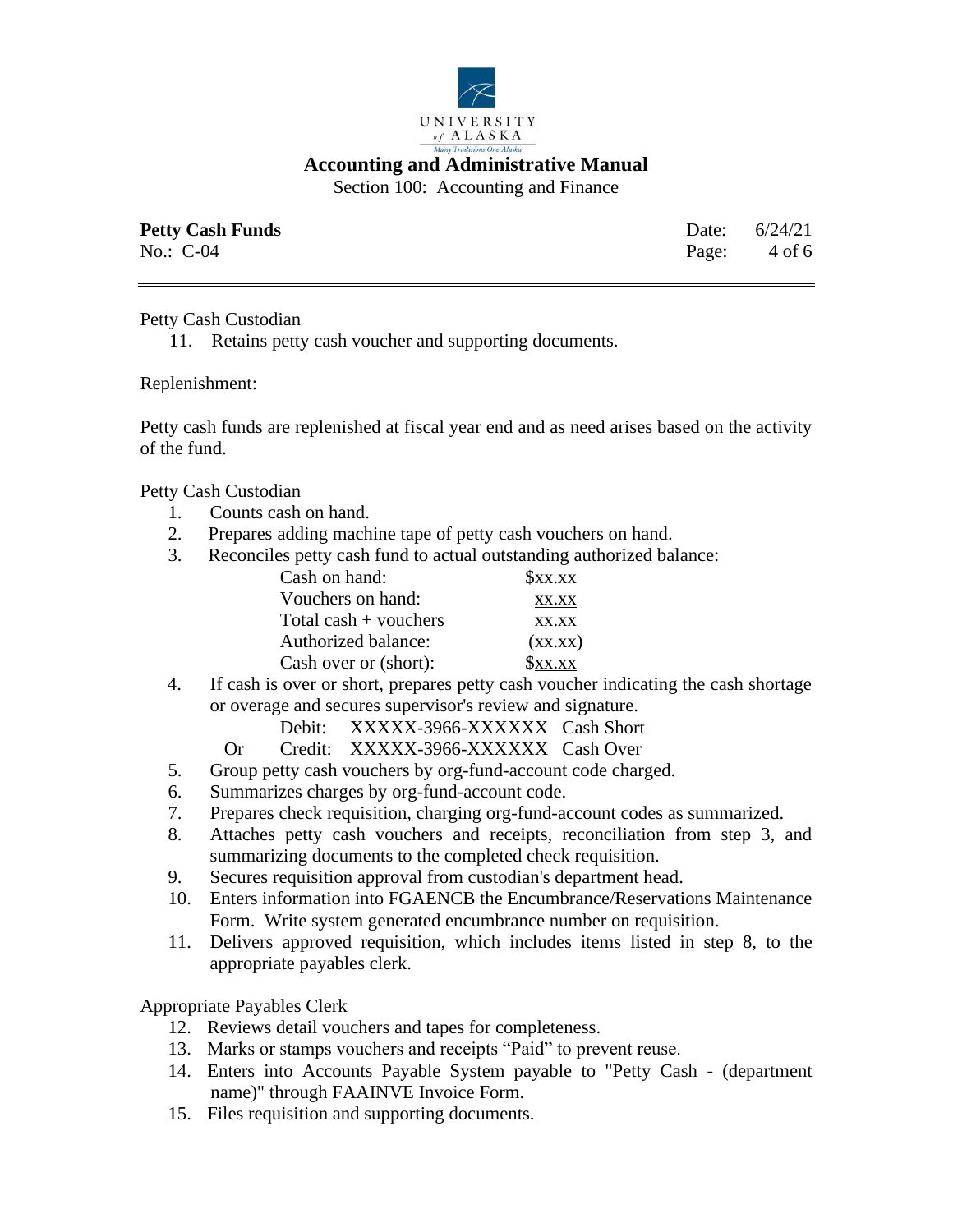

Section 100: Accounting and Finance

| <b>Petty Cash Funds</b> | Date: $6/24/21$ |
|-------------------------|-----------------|
| No.: $C-04$             | Page: 5 of 6    |

Petty Cash Custodian

16. Endorses check and exchanges for cash.